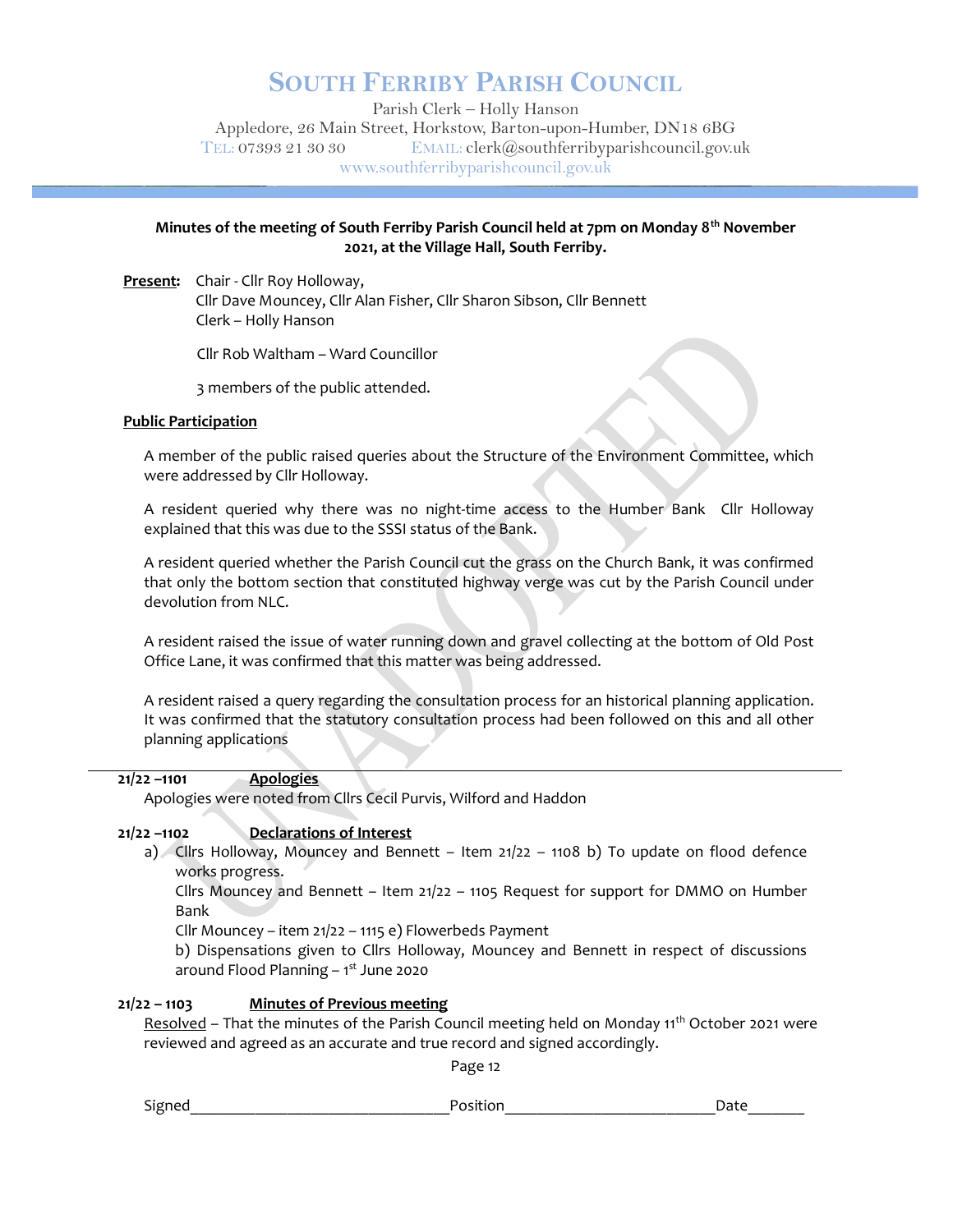#### 21/22 – 1104 Report from Ward Councillors

Cllr Waltham gave an update stating that the Gritters had been tested ahead of Winter.

Updating on the vaccination programme, Cllr Waltham stated that the gap to the booster jab had been reduced to 5 months, and that the uptake in the 12 – 15 age range was very high in the area with a 70% uptake versus 27% nationally.

There would be funding opportunities for Parish Councils opening up soon with the Jubilee Fund and In Bloom Grants

Cllrs Mouncey and Bennet declared an interest in the next agenda item and left the meeting.

#### 21/22 - 1105 Request for support for DMMO on Humber Bank

a) Councillors discussed the petition that had been handed to the Parish Council at the September Meeting. It was also noted that the Parish Council had not been provided with a copy of the DMMO that they were being asked to support. Councillors cited the hard work that had gone into negotiating the Permissive Path agreements that have restored access to part of the bank for residents, and expressed concerns that showing support for the DMMO could jeopardise these or any future agreements to re=open other sections of the bank.

Resolved – Councillors unanimously resolved support the previous decision made at the April Meeting and to remain neutral on the matter.

Cllrs Mouncey and Bennett re-joined the meeting.

#### $21/22 - 1106$  Highways & Footpaths

- a) Councillors discussed progress since the Village Highways Site Visit, with works to the footpath and gulley near the school being complete, together with the bollards installed on School Lane.
- b) Councillors also discussed issues with the dike alongside the A1077, and drainage issues from the road.

 Cllr Holloway reported that during the recent high tide water was coming up through the road at the Hope and Anchor, this was thought to be due to a fault on the Clew Gate at the Hope and Anchor and would be repaired.

## 21/22 – 1107 Environment Matters – CEMEX, Flood Defences, Village Environment

- a) There was no update on CEMEX.
- b) Cllr Holloway gave an update on the Flood Defences, stated that a walkaround was scheduled for December. Current issues that have been identified are slow grass growth on the bank.
- c) Cllr Holloway reported that the IDB had required access to Fulseas Drain, and that it had been noted that access gates needed to be replaced.

Resolved – Cllr Holloway to obtain quotes for replacement gates for the December meeting.

d) There were no other Community Matters not otherwise on the agenda.

#### 21/22 - 1108 Wellbeing and Community Matters

- a) Councillors discussed the Community Wellbeing and Support Network, and compiling a Caring for Neighbours leaflet with useful numbers on the back.
- b) Councillors discussed the retirement of the Fish and Chip van, and how it would be much missed in the Village..

Page 13

Signed **Example 2** and the set of position **and the set of the set of the set of the set of the set of the set o**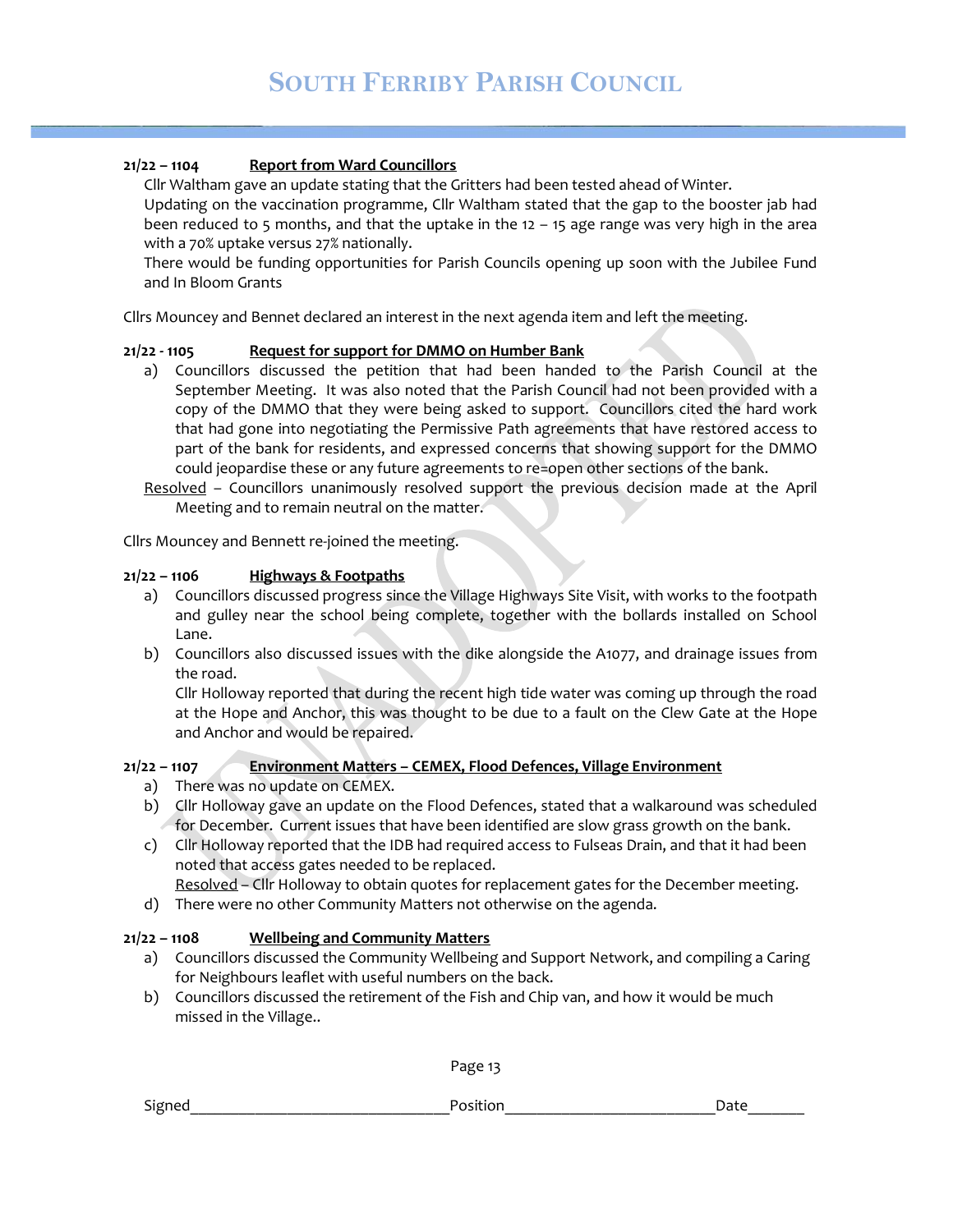## $21/22 - 1109$  Planning

- a) No planning applications received.
- b) No planning decisions received.
- c) No other planning matters were discussed

## 21/22 – 1110 Community Facilities and Open Space Management

- a) Councillors discussed the management of Beaulah Courts, Cllr Holloway stated that the Tennis nets were to be taken down in the forthcoming week.
- b) Councillors received an update from Cllr Fisher.
- c) Cllr Mouncey updated on flower beds and open space management stating that the main focus at present was bulb planting.

 Cllr Holloway reported that a large ornamental tree had been donated to the Parish Council by Cllr Haddon, and would be sited in the play area..

i) Councillors reviewed sponsorship and spending to date

ii) A budget of £300 was requested for planting over the forthcoming month.

Resolved - Cllr Holloway proposed a £300 budget for Open Space spending, this was seconded by Cllr Bennett.

d) Cllr Holloway reported that the hedge needed cutting on the hedge to the football field, and weeds spraying off.

## 21/22 – 1111 2022/23 Verge & PROW cutting provision

a) Councillors reviewed the 2021/22 Verge & PROW cutting provision stating that the Village had looked lovely throughout the year.

Resolved – That the contract would remain with the current contractor for the 2022/23 season.

## 21/22 - 11112 2022/23 Budget Planning

a) Councillors discussed the proposed budget for the 2022/23 year.

Resolved – That the budget be approved, with the precept remaining at £12,473.

## 21/22 – 11113 Assets of Community Value

- a) Councillors discussed the following properties whose Asset of Community Value status had expired:
	- i) Sluice Road Allotments
	- ii) The Hope and Anchor
	- iii) Cemex South Ferriby Bowls Club

Councillors also discussed listing Powell's Mount, The Wall at Mount Pleasant and the Horse Pond as Assets of Community Value.

Resolved – That new applications for Asset of Community Value status be made for all the above properties

## 21/22 – 1113 Clerk's Report

a) The Clerk reported on items requiring attention since the October meeting on any subject not separately on the Agenda.

## $21/22 - 1114$  Accounts

a) Current financial position reviewed by all Councillors.

Resolved –That the Financial Summary and Bank Reconciliation be noted and signed by Cllr Holloway.

Page 14

Signed examples a set of the set of the Position of the Signed Date